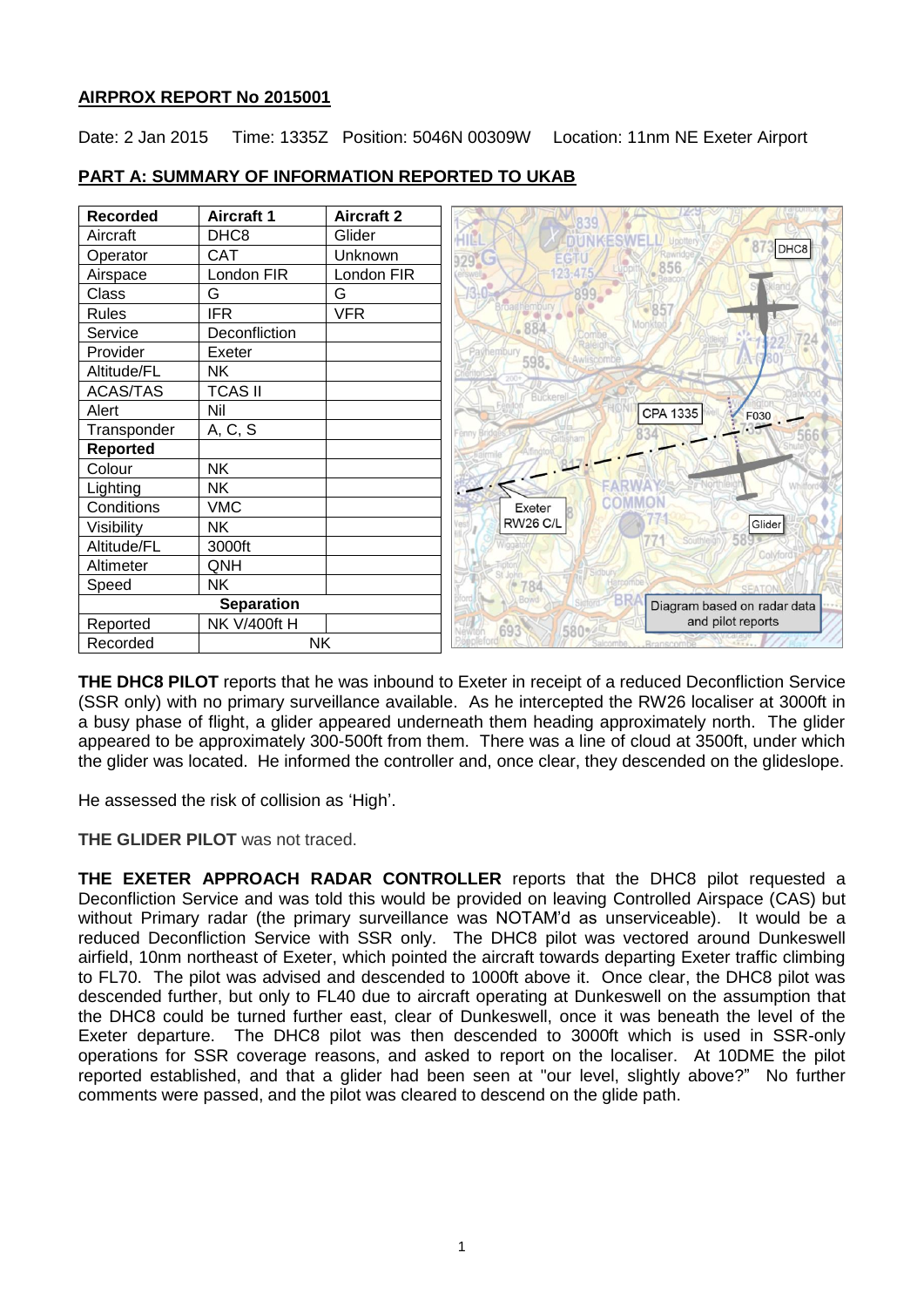#### **Factual Background**

The Exeter weather was:

METAR EGTE 021320Z 31010KT 9999 FEW035 10/03 Q1034=

#### **Analysis and Investigation**

# **CAA ATSI**

CAA ATSI had access to Exeter RTF and area radar recordings together with reports from the DHC8 pilot and the Exeter Radar controller. No report was received from the glider pilot.

Devon and Somerset (North Hill) Gliding Club is situated 10nm north-east of Exeter Airport. The Exeter Manual of Air Traffic Services (MATS), Part 2 states:

'A gliding site is established at North Hill, bearing 040°T, range 10nm and care should be exercised when positioning aircraft on a right hand base leg for Rwy26.

ATC are normally notified by telephone when gliding is to take place at North Hill and when their Annual Gliding Competition is in progress. The AUS normally co-ordinate these events in advance and while they are in progress. The glider site organiser passes daily movements and intentions of the gliders'.

A Glider Site representative indicated that Exeter Airport and the Gliding Club have a very good working relationship. They believed that two motor-gliders were operating during the period. One of these was in the vicinity of the airfield, landing at 1337 (just after the occurrence) and the second was conducting an air experience flight and judged to be operating close to the airfield. Neither of these aircraft was believed to have been transponder equipped. Exeter ATSU also indicated that they have an excellent working relationship with the Gliding Club and considered it extremely rare for a glider from North Hill Gliding Club to fly in the area where the Airprox occurred (on the RW26 approach) and there would have been no reason for the controller on that day to have expected a glider to be flying in that area. There was no record of any notification of glider activity, and there were no recorded telephone calls received from the Gliding Site. Area radar recording showed other intermittent contacts operating within 20nm of Exeter, but it was not known where these aircraft were operating from.

Exeter ATSU reported that their Watchman Primary Radar System had developed a fault, the supplier was closed due to the Christmas break and consequently there was an unexpected delay which resulted in the Primary Radar being out of service until 5 Jan 2015. A Notam (C6552/14) had been promulgated indicating that SSR only was available.

Q) EGTT/QSPLT/IV/BO/A/000/999/5044N00325W005

C6552/14

B) FROM: 14/12/23 17:05 C) TO: 15/01/05 17:00 E) PSR U/S. SSR ONLY. SRA NOT AVBL

Provided pilots are made aware of the limitations of the service, SSR may be used to provide horizontal separation in accordance with MATS Part 2**<sup>1</sup>** . The Exeter MATS Part 2 states that in the event of a failure of Primary Radar controllers can continue to provide a service to transponding aircraft. Pilots must be made fully aware of the limitations of the service. All occasions of SSR-only operation greater than 3 days shall be notified to SARG<sup>2</sup>. CAA SARG had been notified in accordance with the unit MATS Part 2.

The SSR radar head used by Exeter is Burrington situated 24.5nm north-west of Exeter Airport. The ATSU provides additional guidance to controllers for SSR only operations and states<sup>3</sup>:

j

MATS, Part 1, Section 1, Chapter 3. Paragraph 10B.1(1)

<sup>2</sup> Exeter MATS, Part 2, Page 107, Paragraph 4.4.12

<sup>3</sup> Exeter Radar Services SSR only, Paragraph 1.4 & 1.5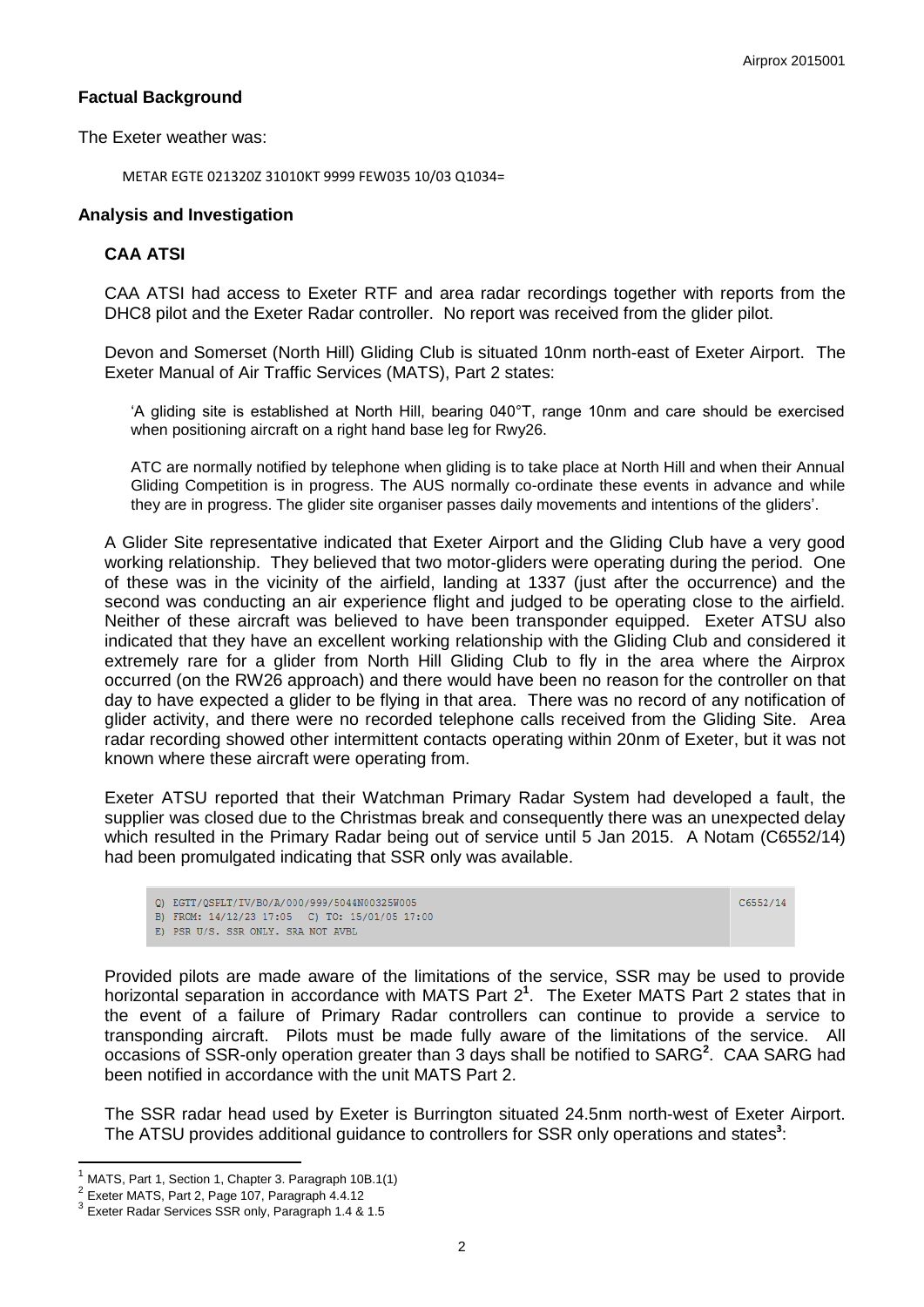'Controllers are to use standard radar phraseology as published in MATS Part 1, E (attach) [Note: this is now incorporated into CAP413.]

When providing a radar service using SSR only, controllers will make pilots aware of the limitations of the service by using the phraseology "*Reduced Traffic Information SSR only."*

With regard to the implications of reduced radar and procedural Air Traffic Control provision on aircraft operations in Class G airspace, the CAA issued SN2014/005 with the following introductory paragraph (1.1):

'Review and analysis of recent Airprox events has indicated that some pilots may not be fully aware of the implications of the Air Traffic Service (ATS) provision on flights in Class G airspace when receiving either a Procedural Service, or a 'reduced' Radar Service, including where Secondary Surveillance Radar (SSR) only is employed. Due to the uncontrolled and 'unknown' Class G airspace environment, it is important that pilots recognise, fully understand, and appropriately manage, any limitations or reductions in ATS capability'.

At 1329:04, on the pilot's first contact, the DHC8 was 24.5nm north of Exeter. The pilot reported descending to FL80 in receipt of information 'PAPA' and requested a Deconfliction Service on leaving CAS. The following RTF exchange occurred:

- ATC *"Roger* (DHC8 C/S) *good afternoon to you information PAPA correct vectors ILS runway two six what service would you like outside controlled airspace we're using SSR only".*
- DHC8 *"Er Deconfliction Service or nearest* (DHC8 C/S)*."*
- ATC *"Roger* (DHC8 C/S) *that's copied and on leaving it'll be a Reduced Deconfliction Service using SSR only turn left heading one five zero degrees".*

The Exeter controller continued to provide the DHC8 pilot with descent, vectors and information concerning other transponding aircraft displayed on the controller's situational display.

At 1333:30 the DHC8 pilot was descended to 3000ft and at 1333:50 was instructed to make a right turn heading 220° to report localiser established. The DHC8 was 13.4nm from touchdown and the controller then became involved in an RTF exchange with another transit aircraft and requested that this aircraft complete a right-hand orbit in order to provide deconfliction from a departure.



At 1334:55 the DHC8 was 12nm from touchdown. Area radar did not show any glider activity. (Figure 1.)

Figure 1 – Swanwick MRT at 1334:55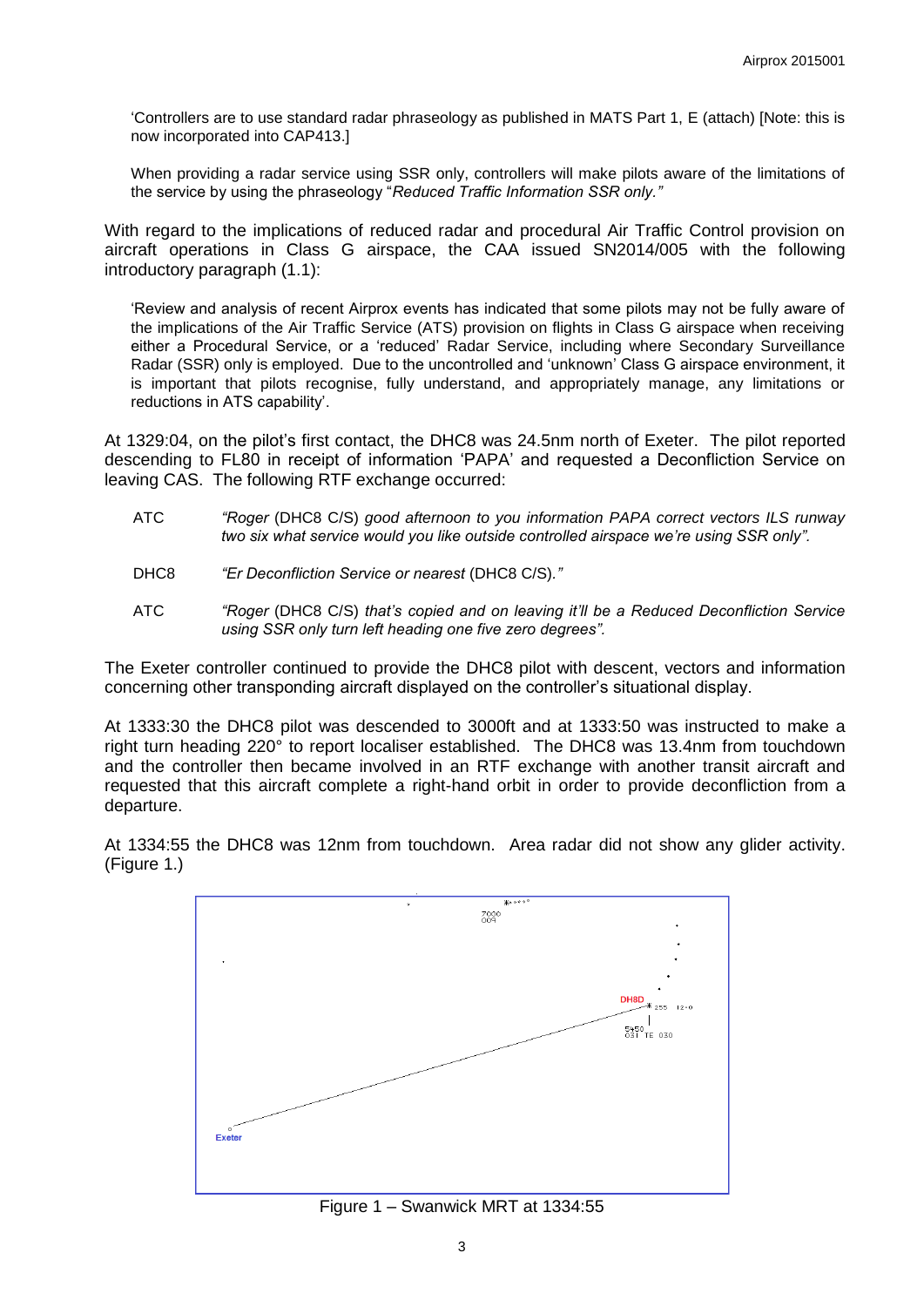At 1334:57 the following RTF exchange occurred:

- DHC8 *"And Tower* (C/S)*-er Radar* (DHC8 C/S) *there's an a glider just operating right on the extended centreline the localiser we just passed him".*
- ATC *"*(DHC8 C/S) *roger that's copied er and er understood and erm we're using SSR only obviously er unable to pass that traffic to you thank you do you have any erm height readout er approximate height".*
- DHC8 *"And he's roughly at our level now three thousand feet maybe slightly above and er just north of the centreline about nine ten DME".*
- ATC *"Thank you and you can descend on glidepath".*
- DHC8 *"Cleared glide* (DHC8 C/S)*".*

The single radar source at Burrington showed a primary contact at 1335:51 and 1335:55 which were considered to have been from a glider tracking north-west. (Figure 2.)



Figure 2 – Burrington single source radar at 1335:55

The DHC8 pilot continued without further incident and was transferred to Exeter Tower.

The Exeter controller operating SSR only would not have been aware of the glider and was therefore unable to pass Traffic Information or warning to the DHC8 pilot.

The DHC8 pilot was operating in Class G airspace where:

'Regardless of the ATS being provided, pilots are ultimately responsible for collision avoidance and terrain clearance. ATS provision is constrained by the unpredictable nature of the uncontrolled airspace environment within which it is not mandatory for a pilot to be in receipt of an Air Traffic Service<sup>4</sup>.

Radar was not able to show the exact geometry of the encounter. The DHC8 pilot's written report indicated that he was aware that no primary radar was available and was operating in VMC. The DHC8 pilot reported intercepting the localiser at 3000ft and sighting the glider which was below and moving away to the north.

Provided pilots are made aware of the limitations of the service, SSR may be used to provide horizontal separation. CAA SN2014/005 (see Annex A) provides guidance and states that:

l <sup>4</sup> CAP 774, Paragraph 1.2.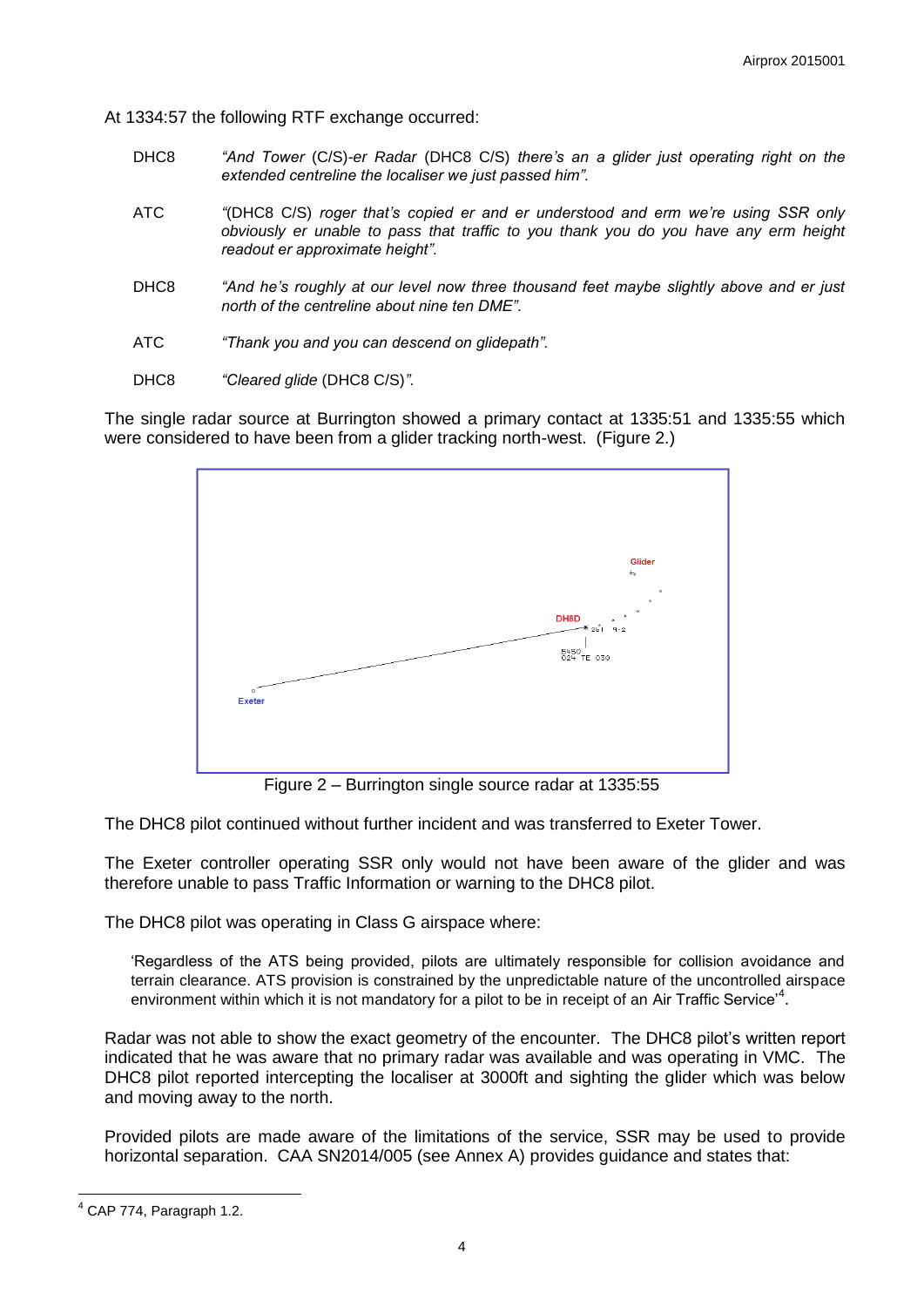'When in receipt of a SSR only service in Class G airspace, ATC will only be aware of aircraft that are transponding. Aircraft that are not equipped with a transponder, or the transponder has not been selected to transmit, will not be detected, and therefore ATC are unable to warn pilots of their proximity. Such aircraft would also not be able to be detected by ACAS**<sup>5</sup>** .

All pilots should ensure that they understand the limitations inherent in a Procedural Service or reduced Radar Service. In such circumstances, pilots should take appropriate action to ensure the safety of their flight, specifically with regard to avoidance of aerial collision.'**<sup>6</sup>**

The DHC8 pilot had requested the best service available and the controller in agreeing to provide a Deconfliction Service used the following phraseology: "*Reduced Deconfliction Service using SSR only".*

The following phraseology is currently promulgated in CAP 413 (6.79):

#### *"Reduced traffic information SSR only".*

In examining this phraseology, the controller had combined the phraseology for the provision of a Deconfliction Service with that for the reduced service. It was noted that prior to the introduction of ATSOCAS and prior to 12 March 2009, the MATS Part 1 promulgated the following phraseology for use in such circumstances:

*"Limited Radar Advisory/Information Service. Traffic information and (where applicable) avoiding action of squawking aircraft only."*

There is a requirement for ATC to ensure that pilots are made aware of the limitations of the radar service when using SSR only. CAA ATSI considered that the phraseology specified in CAP413 may need to be adapted when providing SSR only within Class G uncontrolled airspace, where the environment can be complex, unpredictable and where the controller needs to agree the level of service and ensure that the pilot is made aware of the limitations of the service being provided (Phraseology).

CAA ATSI considered it would be appropriate to conduct a review of this phraseology in order to assess whether the current phraseology is sufficiently adequate to alert pilots to the risks associated with SSR only radar services outside CAS.

CAA ATSI therefore recommended that the CAA ATC Procedures and Phraseology Working Group review the CAP413 (6.9) phraseology in order to:

'Assess whether it is sufficiently adequate to ensure that pilots are made aware of the limitations and risks associated with SSR only radar services outside controlled airspace, and consider whether a change should be made to CAP413, or whether MATS Part 1 should specify that individual ATS units should include appropriate phraseology in their MATS Part 2.'

#### **UKAB Secretariat**

Both pilots shared an equal responsibility for collision avoidance and not to fly into such proximity as to create a collision hazard<sup>7</sup>. The DHC8 pilot was required to give way to the glider<sup>8</sup>.

<sup>&</sup>lt;sup>5</sup> CAA SN2014/005, Paragraph 3.3.<br><sup>6</sup> CAA SN2014/005, Paragraph 4.4.

CAA SN2014/005, Paragraph 4.4.

<sup>7</sup> SERA 3205, Proximity.

<sup>&</sup>lt;sup>8</sup> SERA 3210, Right of Way.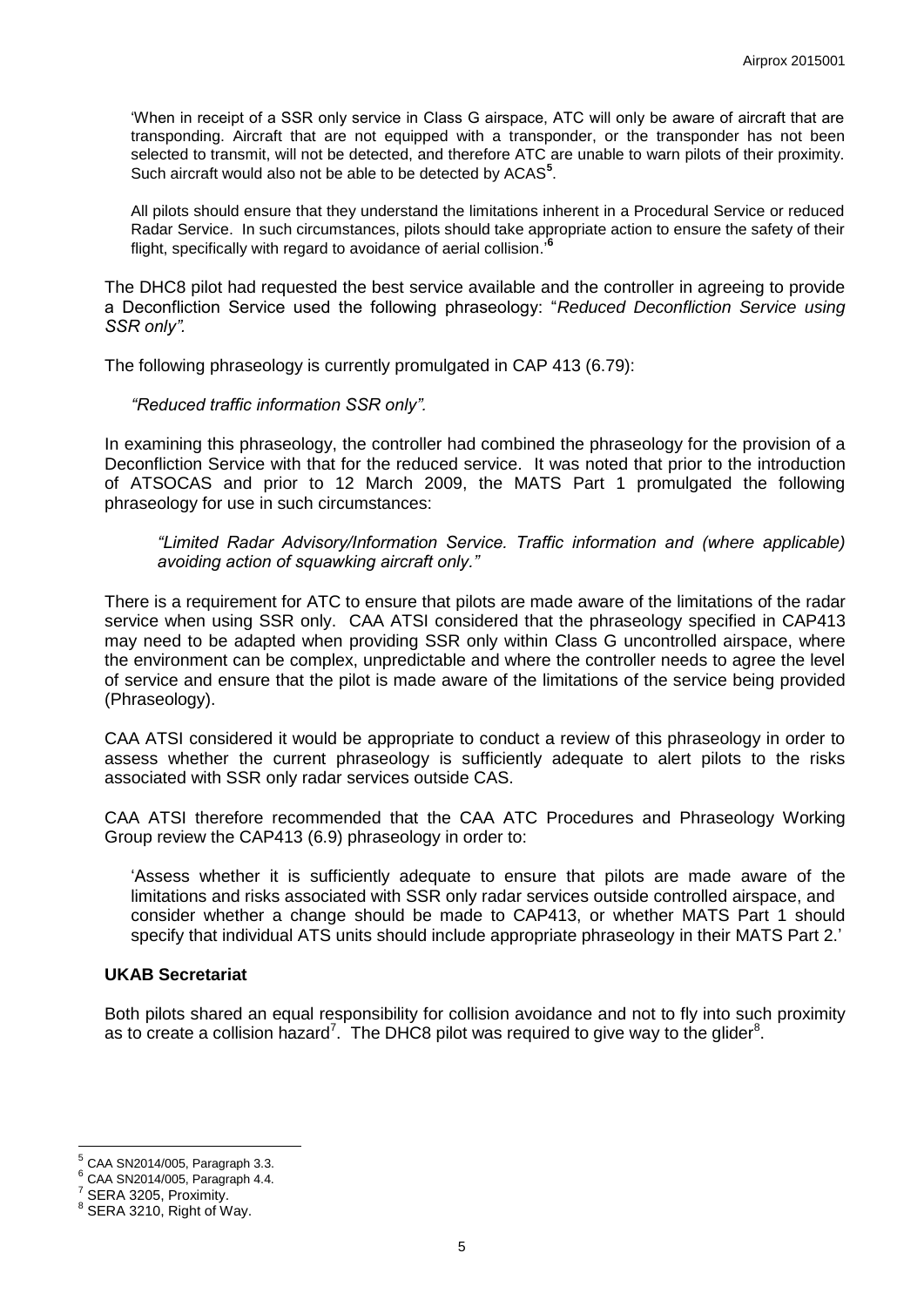# **Comments**

## **British Gliding Association**

The UKAB Glider member reports that he spoke to the Gliding Site at North Hill. Two of the three gliders flying that day were carrying flight recorders and he has copies of their traces. The third glider was a low performance K13 and he has spoken to its pilot. He believed that it was most unlikely the pilot went any further from the site than the other two. Plotting the traces and the estimated location of the Airprox showed clearly that neither of these gliders were anywhere nearby. He wondered whether it was possible that the DHC8 pilot was mistaken in identifying the other aircraft as a glider rather than a white, slender-winged powered aircraft.

## **Summary**

The Airprox occurred in Class G airspace 11nm north-east of Exeter airport between an inbound DHC8 and an unknown glider. The DHC8 pilot, under VMC, was intercepting the ILS localiser for RW26 at 3000ft. and sighted the glider below and moving away to the north. The DHC8 pilot had been informed that Exeter ATC were operating without Primary Radar. The glider was undetected by Exeter radar, which was operating SSR only, and was not capable of showing non-transponding aircraft. Consequently, the Exeter controller was unable to provide any Traffic Information or warning to the DHC8 pilot.

## **PART B: SUMMARY OF THE BOARD'S DISCUSSIONS**

Information available included reports from the DHC8 pilot, the controller concerned, area radar and RTF recordings and reports from the appropriate ATC and operating authorities.

The Board noted that the DHC8 pilot had been aware that he had been receiving a reduced Deconfliction Service on SSR only and had appeared to be aware of its implications. The Board opined that although he had probably been startled to see a glider whilst he had been approaching the ILS at Exeter, the glider pilot was entitled to operate in that airspace, which was Class G, and was not specifically adjacent to the Exeter ILS feathers on the map.

The Board considered it was unfortunate that the glider pilot could not be traced or had not filed a report. It was apparent from the action taken by the BGA member that the glider had not come from the local Gliding Site at North Hill. The Board opined that perhaps the glider pilot had not seen the DHC8 or, if he had become visual, there may have been, in his opinion, sufficient separation between the aircraft to warrant not writing a report.

The Board were aware that the controller had not been able to issue Traffic Information to the DHC8 pilot. He had been operating SSR only and the glider had not been transponding. This lack of SSR returns had also prevented the DHC8 pilot receiving any TCAS alerts. Consequently, the DHC8 pilot had no warning of the proximity of the glider, and only saw it when it had appeared clear of cloud. The Board considered that the cause of the Airprox was therefore a late sighting by the DHC8 pilot. Turning their attention to the risk, the Board considered that there was not sufficient information to categorise the risk; there was only one person's assessment of the separation, and no radar recording of the event. Furthermore, without the glider pilot's report, it was not possible to know if he had taken any action to prevent the aircraft colliding. Without sufficient information being available the Board agreed that the Airprox should therefore be assessed as risk category D.

## **PART C: ASSESSMENT OF CAUSE AND RISK**

Cause: Cause: A late sighting by the DHC8 pilot.

Degree of Risk: D.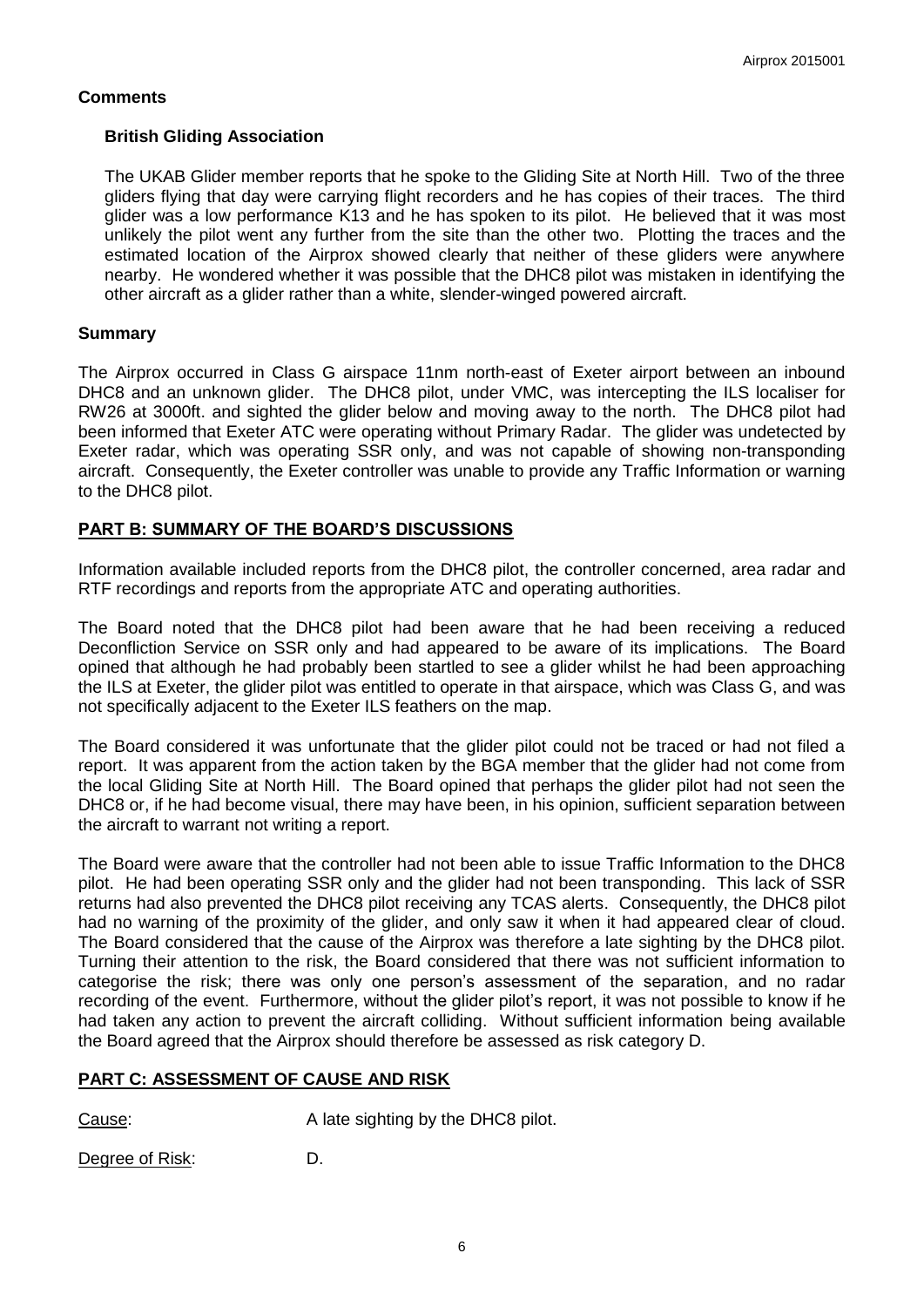



**Issued: 01 May 2014** 

# **Implications Of Reduced Radar And Procedural Air Traffic Control Provision On Aircraft Operations In Class G Airspace**

This Safety Notice contains recommendations regarding operational safety.

Recipients must ensure that this Notice is copied to all members of their staff who need to take appropriate action or who may have an interest in the information (including any 'in-house' or contracted maintenance organisations and relevant outside contractors).

| <b>Applicability:</b>             |                                                              |  |  |  |
|-----------------------------------|--------------------------------------------------------------|--|--|--|
| Aerodromes:                       | <b>Not Primarily Affected</b>                                |  |  |  |
| Air Traffic:                      | <b>All ATS Providers</b>                                     |  |  |  |
| Airspace:                         | Not Primarily Affected                                       |  |  |  |
| <b>Airworthiness:</b>             | Not Primarily Affected                                       |  |  |  |
| <b>Flight Operations:</b>         | All AOC Holders, PAOC Holders and General Aviation Pilots    |  |  |  |
| Licensed/Unlicensed<br>Personnel: | All ATCOs, FISOs, Pilots and Approved Training Organisations |  |  |  |

#### 1 **Introduction**

- $11$ Review and analysis of recent Airprox events has indicated that some pilots may not be fully aware of the implications of the Air Traffic Service (ATS) provision on flights in Class G airspace when receiving either a Procedural Service, or a 'reduced' radar service, including where Secondary Surveillance Radar (SSR) only is employed. Due to the uncontrolled and 'unknown' Class G airspace environment, it is important that pilots recognise, fully understand, and appropriately manage, any limitations or reductions in ATS capability.
- $1.2$ Within Class G airspace, regardless of the ATS being provided, pilots are ultimately responsible for collision avoidance and terrain clearance, and they should always consider ATS provision to be constrained by the unpredictable nature of this environment. Such unpredictability and constraints include but are not limited to:
	- Aircraft not showing on radar due to slow speed or poor radar cross-section, e.g. gliders and hot air balloons;
	- High performance aircraft manoeuvring in the lateral or vertical planes, and which may not be immediately evident to the controller due to radar update rates;
	- The inability of the controller to detect aircraft due to the vertical or lateral limits of radar cover, or radar clutter caused by effects such as weather and interference.

Page 1 of 3